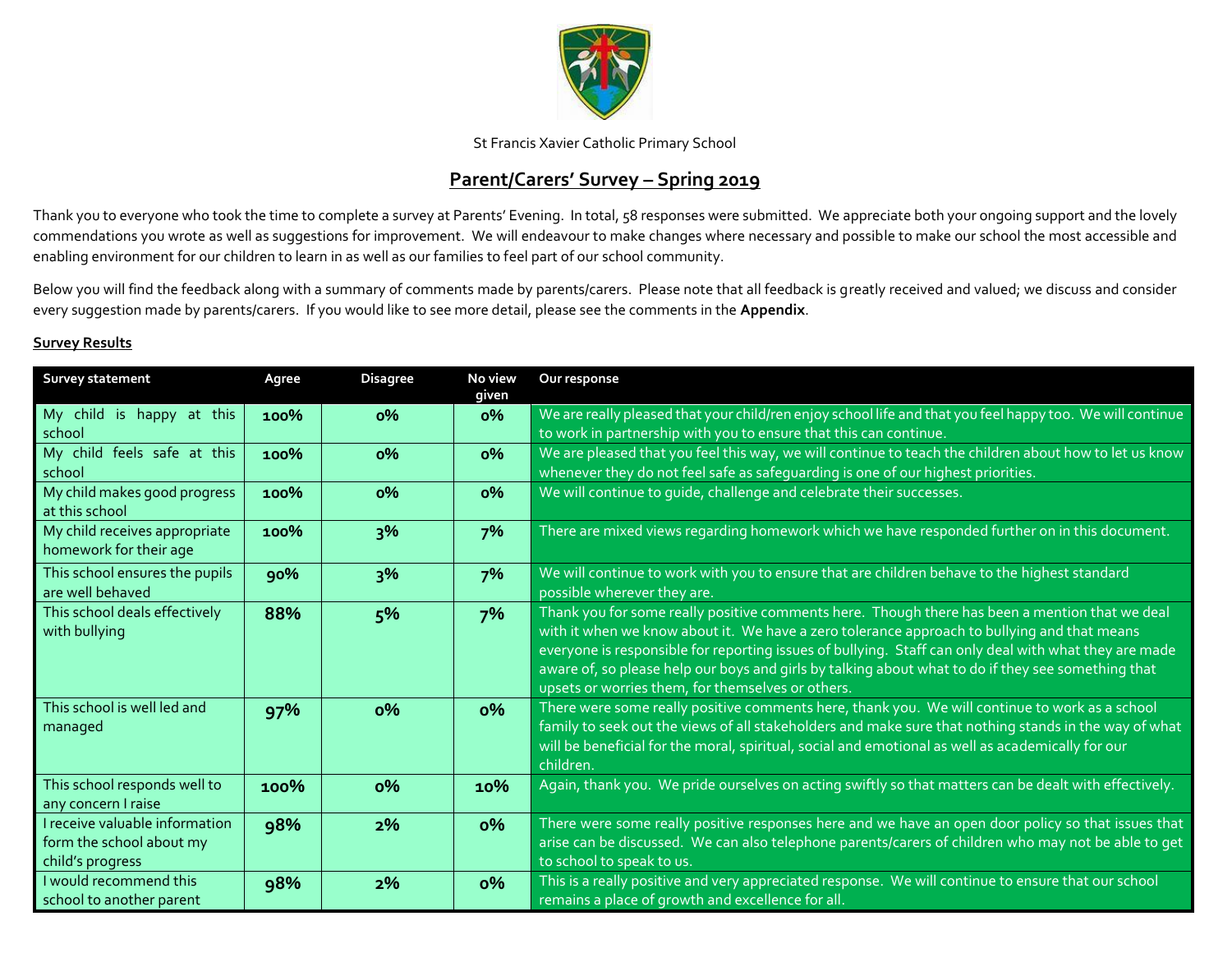

|           | Comments made about what is going well with homework                                                                    |                                                                           |
|-----------|-------------------------------------------------------------------------------------------------------------------------|---------------------------------------------------------------------------|
|           | It is very good and it helps my son to study well. You can give more homework.                                          |                                                                           |
|           | Most of the time homework is appropriate. However, at times difficult to know how much help to                          |                                                                           |
|           | give i.e. with projects.                                                                                                |                                                                           |
|           | Homework is appropriated to their age.                                                                                  |                                                                           |
| $\bullet$ | Happy with what my son is assigned to do at home.                                                                       |                                                                           |
|           | My son enjoys doing his homework and I get enough time (4days) to help my son to do the                                 |                                                                           |
|           | homework - it is not affecting me. No pressure, just pleasure!!                                                         |                                                                           |
| $\bullet$ | We enjoy completing the tasks together. It is nice to know what the learning is during the week.                        | <b>School comments</b>                                                    |
|           | I feel homework is set regularly and appropriate for my child's age.                                                    | We are very pleased that there are so many positive comments here and     |
| $\bullet$ | I think they get nice variety during the terms which cover their topic                                                  | that you feel it is benefitting your child/ren in so many different ways. |
| $\bullet$ | Very good, no issues.                                                                                                   |                                                                           |
| $\bullet$ | Right amount of homework given and my child always look forward to do homework and reading.                             |                                                                           |
| $\bullet$ | Homework is varied.                                                                                                     |                                                                           |
| $\bullet$ | It is very important for them because they can practice what they learnt at school.                                     |                                                                           |
|           | Good and age appropriate                                                                                                |                                                                           |
|           | I believe that the homework is appropriate for the children and they get enough time to do it.                          |                                                                           |
| $\bullet$ | I am happy with my child's progress and education.                                                                      |                                                                           |
| $\bullet$ | Good for ages although sometimes repetitive.                                                                            |                                                                           |
| $\bullet$ | I feel that the homework gives my child the chance to share with me what was learnt at school and                       |                                                                           |
|           | gives us a chance to boost learning and be creative at home                                                             |                                                                           |
|           | I think the homework is appropriate and definitely helps my child.                                                      |                                                                           |
| $\bullet$ | Relevant homework comes home with my child                                                                              |                                                                           |
| $\bullet$ | The Homework club is very good and helpful                                                                              |                                                                           |
|           | My opinion about the school homework ii that is a good learning process for my child, who enjoys                        |                                                                           |
|           | doing it. Also the spelling for Y5 pupils is sometimes difficult but my child learns them and always<br>gets them right |                                                                           |
| $\bullet$ | The school homework is good and it helps develop the knowledge of the children.                                         |                                                                           |
| $\bullet$ | The Maths and English homework are very good, it is nice to see what the children have been                             |                                                                           |
|           | learning at school.                                                                                                     |                                                                           |
|           | At first I thought the homework was too difficult for my child. Probably because English is not our                     |                                                                           |
|           | first language but it quickly turned out that my child is doing very well on homework. I have no                        |                                                                           |
|           | objections.                                                                                                             |                                                                           |
|           | In my opinion my child's homework is very interesting, helpful in her education and very builds                         |                                                                           |
|           | imagination.                                                                                                            |                                                                           |

• Homework is engaging and at the child's level.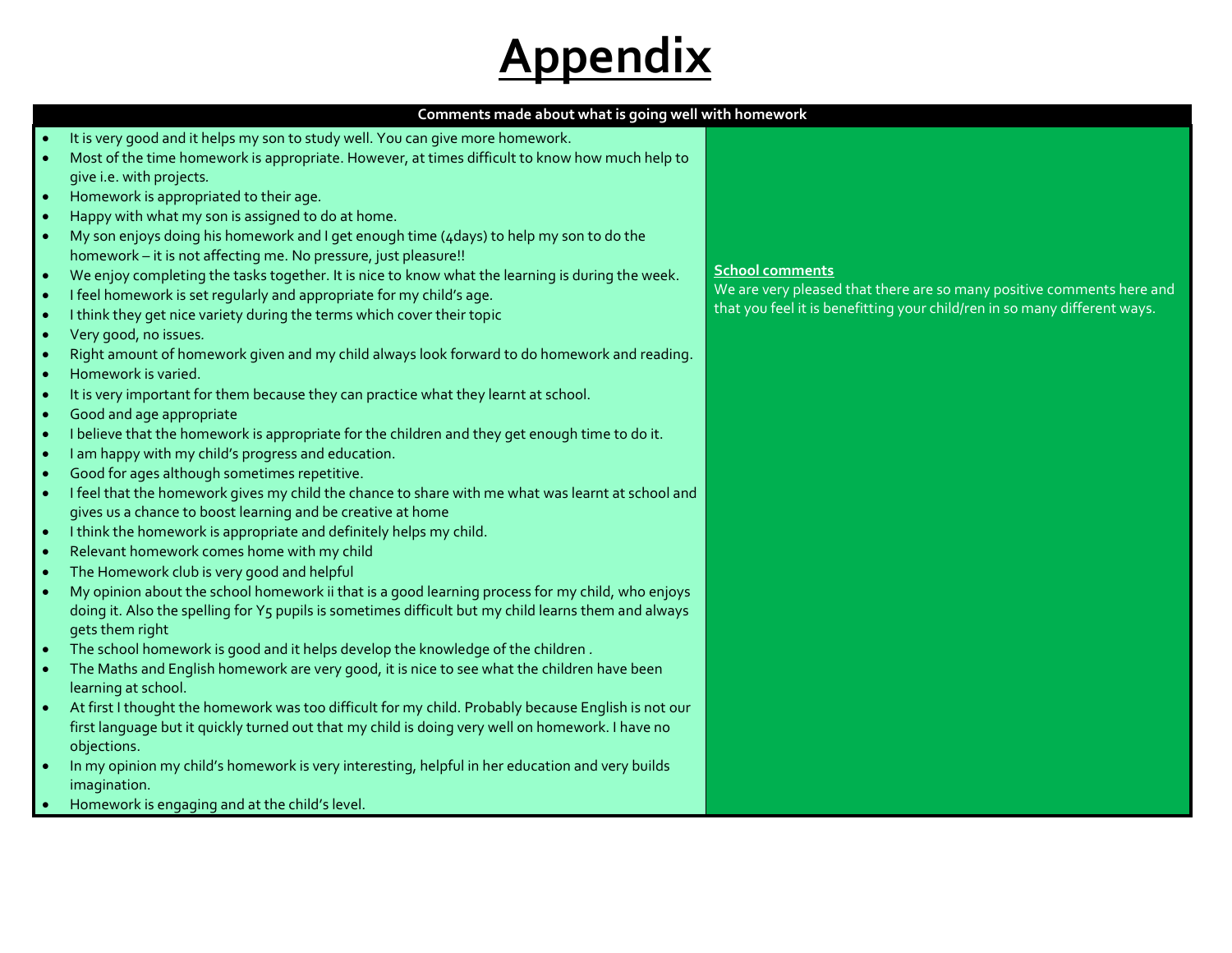| Comments made about what may need to be improved with homework                                                                                                                                                                                                                                                                                                                                                                                                                                                                                                                                                                                                                                                                                                                                                                                                                                                                                                                                                                                                                                                                                                  |                                                                                                                                                                                                                                                                                               | <b>School comments</b>                                                                                                                                                                                                                                                                                                                                                                                                                                                                                                                                                                                                                                                                                                                                                                       |
|-----------------------------------------------------------------------------------------------------------------------------------------------------------------------------------------------------------------------------------------------------------------------------------------------------------------------------------------------------------------------------------------------------------------------------------------------------------------------------------------------------------------------------------------------------------------------------------------------------------------------------------------------------------------------------------------------------------------------------------------------------------------------------------------------------------------------------------------------------------------------------------------------------------------------------------------------------------------------------------------------------------------------------------------------------------------------------------------------------------------------------------------------------------------|-----------------------------------------------------------------------------------------------------------------------------------------------------------------------------------------------------------------------------------------------------------------------------------------------|----------------------------------------------------------------------------------------------------------------------------------------------------------------------------------------------------------------------------------------------------------------------------------------------------------------------------------------------------------------------------------------------------------------------------------------------------------------------------------------------------------------------------------------------------------------------------------------------------------------------------------------------------------------------------------------------------------------------------------------------------------------------------------------------|
| Currently, there marking needs to be in more detail; with the marking. It is set out well and<br>adopted to each child however I do feel that it should be marked with more comments about<br>progress or not certain subjects - I feel the comments are bit superficial - discipline, behaviour, RE<br>education                                                                                                                                                                                                                                                                                                                                                                                                                                                                                                                                                                                                                                                                                                                                                                                                                                               |                                                                                                                                                                                                                                                                                               | We have reviewed our marking and feedback policy this year and looked<br>at giving feedback that is relevant to the children's learning and progress.<br>Our policy is to spend more time with verbal feedback and highlighting<br>to show times when the learning target was met. The highlighting is:<br>PINK for THINK, this means that there are errors to be corrected. The<br>other is GREEN for SEEN, meaning that this is evidence of the target<br>met.<br>Also, there are grades for effort and progress within a lesson/piece of<br>learning. These are:<br>EP = Excellent progress<br>GP = Good progress<br>SP = Satisfactory progress UP = Unsatisfactory progress<br>A score will also be given (as in previous marking policy) for effort, 1 being<br>best and 4 being least. |
|                                                                                                                                                                                                                                                                                                                                                                                                                                                                                                                                                                                                                                                                                                                                                                                                                                                                                                                                                                                                                                                                                                                                                                 |                                                                                                                                                                                                                                                                                               |                                                                                                                                                                                                                                                                                                                                                                                                                                                                                                                                                                                                                                                                                                                                                                                              |
| I would like to see a bit more homework given to my children to do over the weekends, maybe<br>something to recap over the weeks work that they have done during school, maybe a project to                                                                                                                                                                                                                                                                                                                                                                                                                                                                                                                                                                                                                                                                                                                                                                                                                                                                                                                                                                     |                                                                                                                                                                                                                                                                                               | Please feel free to explore topics you know they are learning about, by<br>visiting the library, carrying out your own mini projects. We are mindful                                                                                                                                                                                                                                                                                                                                                                                                                                                                                                                                                                                                                                         |
| work on to keep their minds active in learning and developing.                                                                                                                                                                                                                                                                                                                                                                                                                                                                                                                                                                                                                                                                                                                                                                                                                                                                                                                                                                                                                                                                                                  |                                                                                                                                                                                                                                                                                               | that learning outside of the classroom can involve attending other clubs,<br>having hobbies, etc.                                                                                                                                                                                                                                                                                                                                                                                                                                                                                                                                                                                                                                                                                            |
| According to our own judgment (particularly my child) school homework is very less specially<br>$\bullet$                                                                                                                                                                                                                                                                                                                                                                                                                                                                                                                                                                                                                                                                                                                                                                                                                                                                                                                                                                                                                                                       |                                                                                                                                                                                                                                                                                               |                                                                                                                                                                                                                                                                                                                                                                                                                                                                                                                                                                                                                                                                                                                                                                                              |
| during the time for weekends. I wish there was more homework to get some extra knowledge.                                                                                                                                                                                                                                                                                                                                                                                                                                                                                                                                                                                                                                                                                                                                                                                                                                                                                                                                                                                                                                                                       |                                                                                                                                                                                                                                                                                               |                                                                                                                                                                                                                                                                                                                                                                                                                                                                                                                                                                                                                                                                                                                                                                                              |
| The SATs homework should start before Christmas so the children in KS1 aren't under pressure.                                                                                                                                                                                                                                                                                                                                                                                                                                                                                                                                                                                                                                                                                                                                                                                                                                                                                                                                                                                                                                                                   | We don't expect the children to be doing a massive extra amount and<br>don't expect them to feel any pressure. If you wish for your son/daughter<br>to have extra learning, you may purchase revision books for the year<br>group they are in to help them develop confidence.                |                                                                                                                                                                                                                                                                                                                                                                                                                                                                                                                                                                                                                                                                                                                                                                                              |
| Irregular, it does not give the children any regular practice or duty $-$ it is just once a week.                                                                                                                                                                                                                                                                                                                                                                                                                                                                                                                                                                                                                                                                                                                                                                                                                                                                                                                                                                                                                                                               |                                                                                                                                                                                                                                                                                               | We are currently reviewing the homework set across the whole school so                                                                                                                                                                                                                                                                                                                                                                                                                                                                                                                                                                                                                                                                                                                       |
| I don't think they should have homework during holidays.                                                                                                                                                                                                                                                                                                                                                                                                                                                                                                                                                                                                                                                                                                                                                                                                                                                                                                                                                                                                                                                                                                        |                                                                                                                                                                                                                                                                                               | that there is a consistent approach. If you feel that there is too much,                                                                                                                                                                                                                                                                                                                                                                                                                                                                                                                                                                                                                                                                                                                     |
| More Maths and English based as well as project/ art work.                                                                                                                                                                                                                                                                                                                                                                                                                                                                                                                                                                                                                                                                                                                                                                                                                                                                                                                                                                                                                                                                                                      |                                                                                                                                                                                                                                                                                               | then please speak to your son/daughter's class teacher. The homework                                                                                                                                                                                                                                                                                                                                                                                                                                                                                                                                                                                                                                                                                                                         |
| Really good but sometimes too little.                                                                                                                                                                                                                                                                                                                                                                                                                                                                                                                                                                                                                                                                                                                                                                                                                                                                                                                                                                                                                                                                                                                           |                                                                                                                                                                                                                                                                                               | set will be under the expectation that you do not spend excessive time to                                                                                                                                                                                                                                                                                                                                                                                                                                                                                                                                                                                                                                                                                                                    |
| I feel the children (most of time) get far too much homework. Majority I feel is aimed at myself as<br>$\bullet$<br>a parent and not the child - leading to extra pressures at home! I am all for family time but could<br>do without the extra pressures.                                                                                                                                                                                                                                                                                                                                                                                                                                                                                                                                                                                                                                                                                                                                                                                                                                                                                                      | complete it. Also, as you have days to complete it, you may choose to<br>complete it in separate sessions to manage it. If you feel that it is aimed<br>at yourself, it may mean that your son/daughter needs help as homework<br>is only set to consolidate what they have learnt at school. |                                                                                                                                                                                                                                                                                                                                                                                                                                                                                                                                                                                                                                                                                                                                                                                              |
| The children in Year 6 spend the first half of the year finishing their Key Stage 2 learning, so preparation<br>The homework is varied and interesting, however when it comes to $\ \cdot\ $<br>for secondary school as a focus takes place in the final half term mainly. This is a big step for them as<br>Year 6 I thought they might have had a little more to prepare them<br>they are leaving a familiar environment, so we do transition activities with them. We also look at their<br>for a secondary school<br>leanring and complete transition activities with them. To support them at home, an ideal homework for<br>them would be to use maps (e.g., Google Maps) to plan their journey and go through with them what<br>they are looking forward to/wooried about. You may also visit sites to complete activities, here are<br>some examples:<br>http://www.manchesterhealthacademy.org.uk/wp-content/uploads/2015/05/activities.pdf<br>https://www.oxfordowl.co.uk/for-home/reading-owl/at-school/tips-for-starting-secondary-school<br>It is not a necessity to do this and we are not endorsing these materials, but you may find it useful. |                                                                                                                                                                                                                                                                                               |                                                                                                                                                                                                                                                                                                                                                                                                                                                                                                                                                                                                                                                                                                                                                                                              |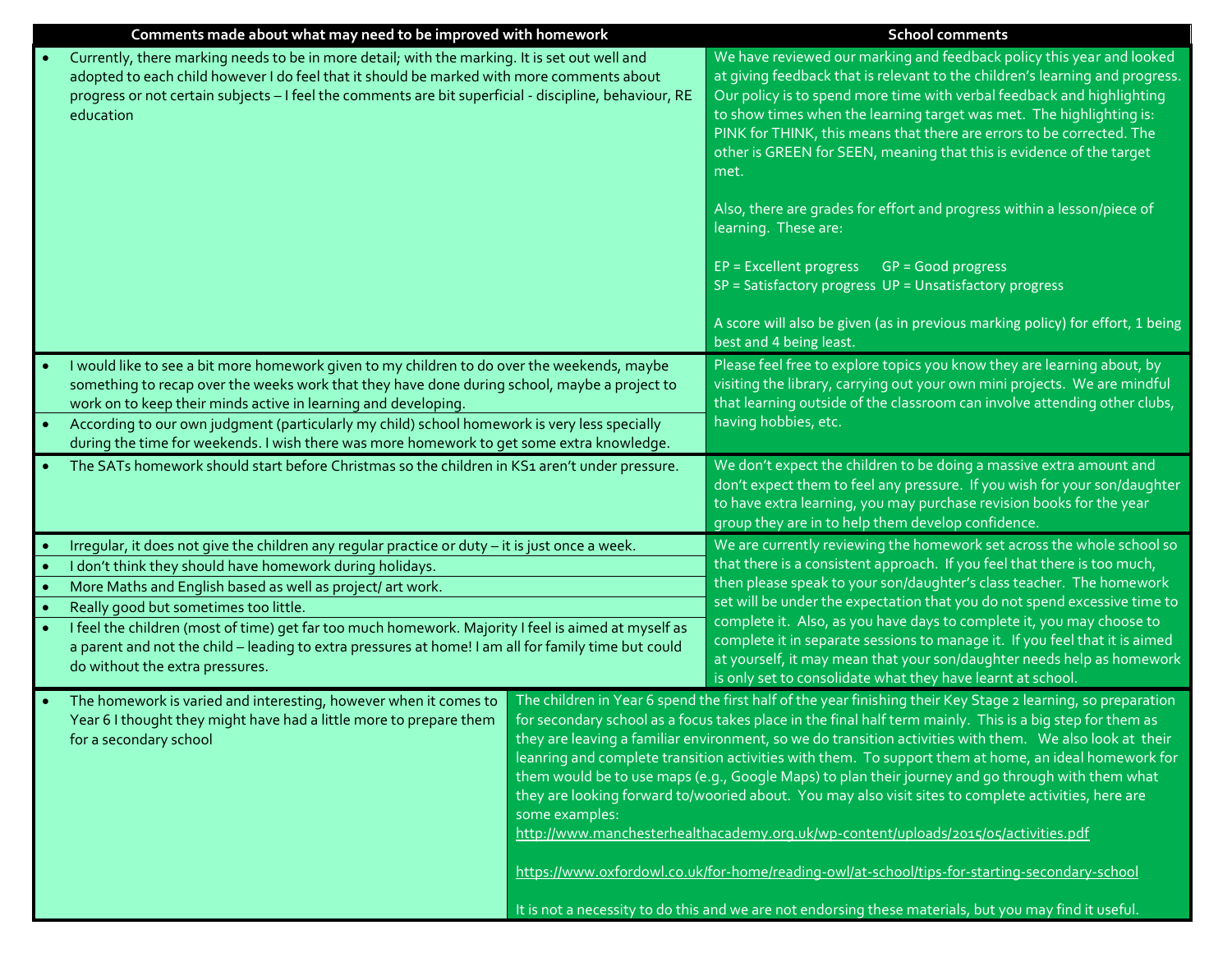| Comments on what our school does well in general                                                                                                                                                                                | <b>Our comments</b>                                                                                                                                                                                                                                                                                                                                                                                            |  |
|---------------------------------------------------------------------------------------------------------------------------------------------------------------------------------------------------------------------------------|----------------------------------------------------------------------------------------------------------------------------------------------------------------------------------------------------------------------------------------------------------------------------------------------------------------------------------------------------------------------------------------------------------------|--|
| I love how friendly and approachable the teachers are, always smiling on the doors to welcome<br>the children in to school. I also like the new extra time in the morning for dropping children off -<br>this has helped a lot. | We are aware as a school at how difficult it can be to arrive without difficulty<br>parking and that we need to consider our local residents who deserve to be<br>treated with respect to their driveways/properties. Opening early has made a<br>little difference and we appreciate that this is making a smoother start/end to<br>the day for everyone, our school family as well as our school neighbours! |  |
| Involve parents with discussions/ decisions.                                                                                                                                                                                    | We value your opinions greatly as part of our many stakeholders, so this is<br>good to hear.                                                                                                                                                                                                                                                                                                                   |  |
| School does well in his studies and spiritual activities                                                                                                                                                                        | We are proud of our faith and that we are learning and growing as a school<br>community.                                                                                                                                                                                                                                                                                                                       |  |
| Good discipline                                                                                                                                                                                                                 | We are very proud of our children and will continue ot have high expecations                                                                                                                                                                                                                                                                                                                                   |  |
| All aspects of children learning                                                                                                                                                                                                | of their learning. We value everyone's opinions and would like all our<br>stakeholders to feel that they have a voice.                                                                                                                                                                                                                                                                                         |  |
| Motivates them, teaches them respect and good discipline, teachers do an excellent job in<br>teaching us we as parents have seen our children come a long way, have become confident with<br>reading and talking.               | Christ is at the centre of our school in everything we say, think and do, so your<br>recognition of this is well received. We will continue to help our school family<br>on everyone's journey of faith.                                                                                                                                                                                                       |  |
| Discipline, ready to listen any concerns and amazing staff. The school have done really well for<br>my child. My child came to school with very low pencil grip and now is improving really well.                               |                                                                                                                                                                                                                                                                                                                                                                                                                |  |
| The school ensures the pupils behaved well and learn Catholic religion as much as Maths and<br>English.                                                                                                                         |                                                                                                                                                                                                                                                                                                                                                                                                                |  |
| Could easily recognize the hard work and effort the teachers put in when we visit the school.                                                                                                                                   |                                                                                                                                                                                                                                                                                                                                                                                                                |  |
| Always have time to answer the concerns. Much appreciate the Catholic values you implement.                                                                                                                                     |                                                                                                                                                                                                                                                                                                                                                                                                                |  |
| My child enjoys gymnastic on Fridays and other days at school.                                                                                                                                                                  | We pride ourselves on keeping a high profile for PE, using Sports' Premium<br>funding to provide the best equipment and teaching that we can offer.                                                                                                                                                                                                                                                            |  |
| Informs me of anything I need to know in terms of behaviour, my child's learning and important<br>dates. The staff are wonderful!                                                                                               |                                                                                                                                                                                                                                                                                                                                                                                                                |  |
| The school keep the parents well informed about things happening in school.                                                                                                                                                     | We are pleased that communication is valued and that staff are appreciated.                                                                                                                                                                                                                                                                                                                                    |  |
| Everything is fine                                                                                                                                                                                                              |                                                                                                                                                                                                                                                                                                                                                                                                                |  |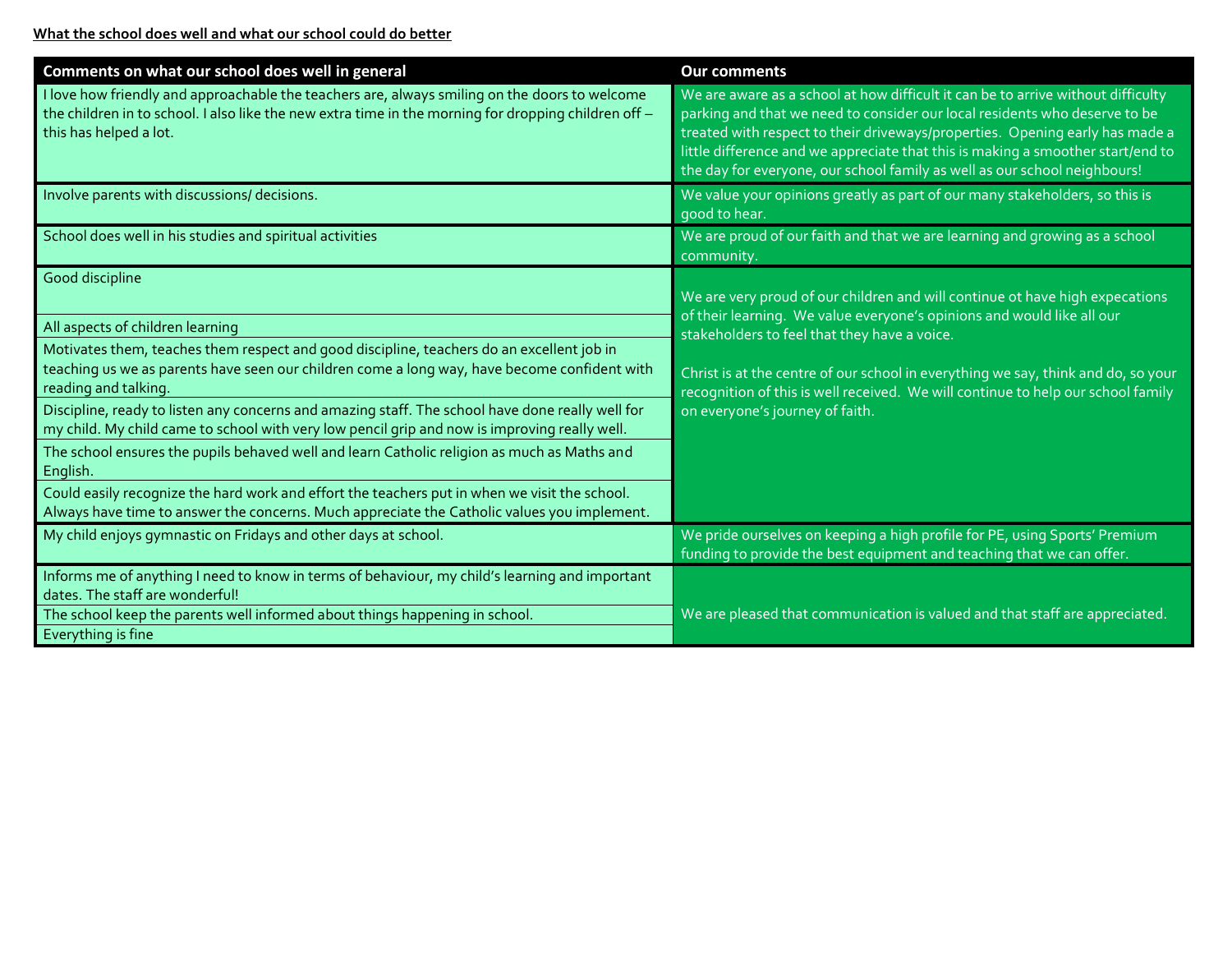| Comments on what our school does well in general continued                                          | <b>Our comments</b>                                                               |
|-----------------------------------------------------------------------------------------------------|-----------------------------------------------------------------------------------|
| Involving parents in the teaching often children                                                    | We hold regular parent/carers' evenings and have an open door policy so that      |
| Good Catholic behaviour in all children and teaches them how to behave and be well mannered.        | that matters can be dealt with swiftly. We pride ourselves on the children        |
| Teachers teach core subjects and RE well                                                            | being the best that they can be also.                                             |
| I do like family atmosphere at school and the same time the school is very strict.                  |                                                                                   |
| Award for the attendance, stars of the week and trips for children                                  | We strive to achieve our best and allow the children to fulfil their potential in |
| There is a strong feeling of the community within the school among pupils and families. School is   | all areas. Attendance and achievement in ALL areas are important, including       |
| doing well academically. Children are taught respect. Well done for good attendance.                | academic and non-academic. We would like to think that everyone at St             |
| Everything                                                                                          | Francis Xavier feels part of the school family whilst with us and even after they |
| Respect plus the children's manners are great                                                       | leave us to go to secondary schools.                                              |
| Behaviour, morals/values extension boosting progression, encouraging further learning involving     |                                                                                   |
| parents                                                                                             | We have also talked about fundraising to help the school further, so we are       |
| Anti-Bullying, Educational needs, additional support where needed                                   | reviewing what we may do in the forthcoming year.                                 |
| Inclusion' diversity, compassion for children and their learning                                    |                                                                                   |
| <b>Engaging parents</b>                                                                             |                                                                                   |
| I think that the school education and curriculum is excellent. The teachers teach the children very |                                                                                   |
| well. They are very caring and committed to the children's safety and education. The teachers       |                                                                                   |
| are friendly                                                                                        |                                                                                   |
| Opening the school gates earlier is good and helps with parking and traffic                         |                                                                                   |
| Safequarding, teaching the children, open the door early                                            |                                                                                   |
| Makes the children feel special on their communion                                                  |                                                                                   |
| Teaching children values.                                                                           |                                                                                   |
| Looking after my children and encouraging them to work hard                                         |                                                                                   |
| Everything at the moment. My child has made great progress in English and has no problem            |                                                                                   |
| communicating in English language.                                                                  |                                                                                   |
| Cares about the high level of teaching but also promotes a healthy lifestyle.                       |                                                                                   |
| SMSC and RE                                                                                         |                                                                                   |
| Making the child feel they belong, are part of a family, RE and Catholic teaching is very good      |                                                                                   |
| Provides children with good information about the topics they are learning                          |                                                                                   |
| Nothing as yet                                                                                      |                                                                                   |
| Nothing, just continue with the amazing work they are doing                                         |                                                                                   |
| My opinion is that the school's doing its best. I cannot think of anything, maybe 2 school fairs    |                                                                                   |
| instead of one.                                                                                     |                                                                                   |
| It is hard to say because we are very happy at the moment and we can see that our child is          |                                                                                   |
| making great progress.                                                                              |                                                                                   |
| Please carry on what you are doing and please do more.                                              |                                                                                   |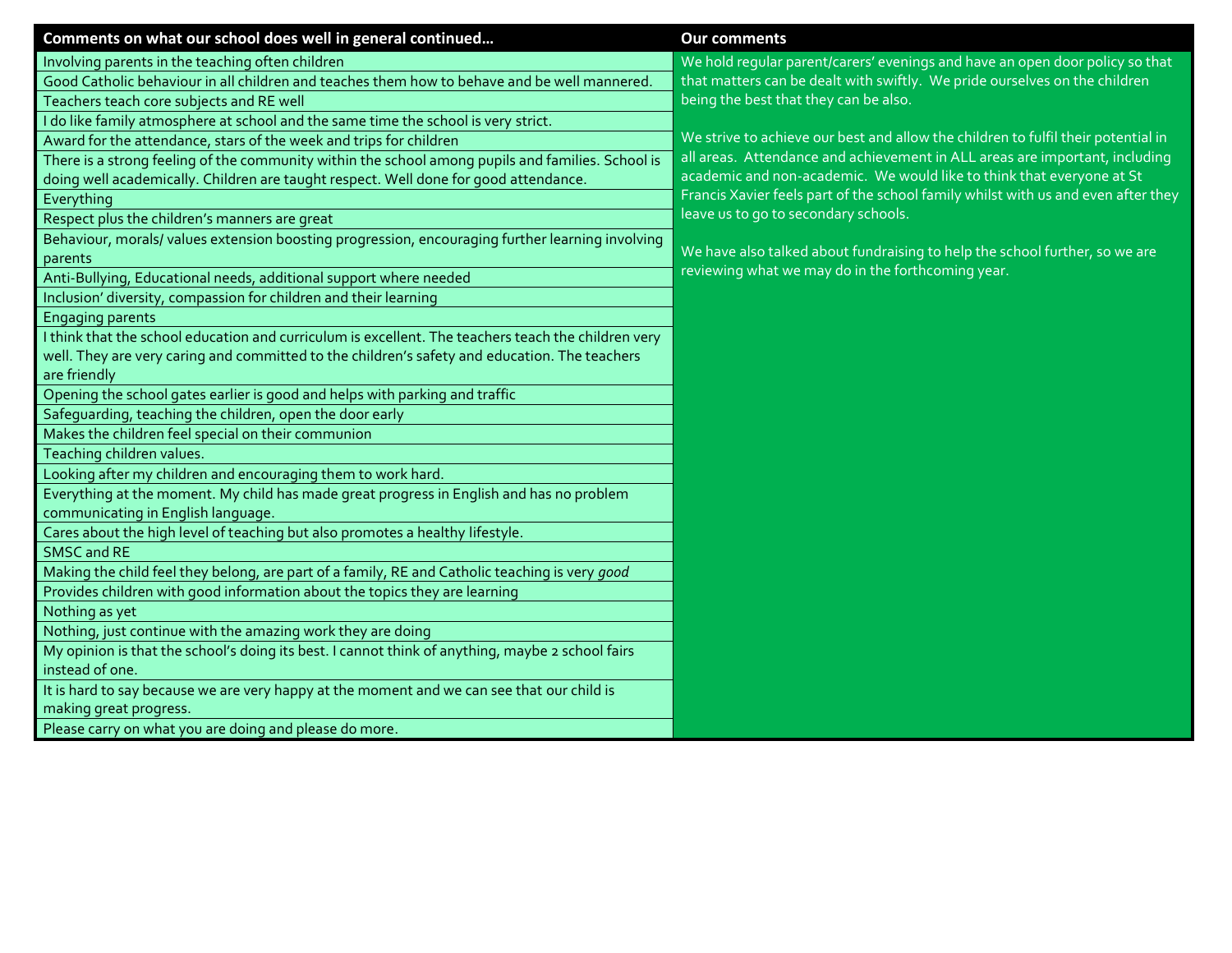| Comments on what our school could do better                                                                                                                                                                                                                                                                                                                                                                                                                                                            | <b>Our comments</b>                                                                                                                                                                                                                                                                                                                                                                                                                                                                              |
|--------------------------------------------------------------------------------------------------------------------------------------------------------------------------------------------------------------------------------------------------------------------------------------------------------------------------------------------------------------------------------------------------------------------------------------------------------------------------------------------------------|--------------------------------------------------------------------------------------------------------------------------------------------------------------------------------------------------------------------------------------------------------------------------------------------------------------------------------------------------------------------------------------------------------------------------------------------------------------------------------------------------|
| Hygiene factor: must add important issue to do with lack of no hand soap for<br>such a number of weeks in the boy's toilets - too much sickness and lack of<br>hygiene in place!                                                                                                                                                                                                                                                                                                                       | We regularly follow policy regarding cleanliness and were aware that a dispenser was leaking in<br>the boys' toilets. It has since been repaired.                                                                                                                                                                                                                                                                                                                                                |
| Hygiene, regular checks/ cleaning and supply of toiletries when it runs out<br>(tissue)<br>Concerns about the hygiene in school, effective hand washing as a lot of                                                                                                                                                                                                                                                                                                                                    | We were not told this by the children though, it was picked up in routine checks. Please assure<br>you children that they are allowed to say if something isn't right or not working in the toilets or<br>anywhere in school. We value our children's voice and would encourage them to be positively<br>proactive if they find an issue.                                                                                                                                                        |
| children have been off sick                                                                                                                                                                                                                                                                                                                                                                                                                                                                            |                                                                                                                                                                                                                                                                                                                                                                                                                                                                                                  |
| Communication: I feel this area needs major improvement. The newsletters are<br>horrendous all crammed in, can't read some of it sometimes and incorrect<br>information and/ or dates. Also txt messages are late being sent or very last<br>minute and again with wrong information. Can we go back to the old way of<br>reading out the Stars and Writers of the week too. I prefer when the teacher for<br>that year announces the names and reason why. It's just easier to follow as a<br>parent. | I have since sent a letter asking for views about the newsletter and haven't had adverse<br>comments, but take these suggestions on board. The newsletter has been revised and can still<br>be made available on paper should you request it.<br>If there have been discrepancies with texts, we can only apologise for the technical glitch. The<br>same goes for dates. You will notice that you received the term's dates for Summer, so that we<br>can give you plenty of notice for events. |
| Communication, SLT not available/ visible during Parents Evening<br>Some communication has been late or none at all. This needs to be better e.g.<br>Fair Trade assembly, Mathletics week and sometimes inaccurate information<br>Provide some more information about what is being taught and how parents<br>can further support learning in an informed way at home                                                                                                                                  | For Stars of the Week, it was changed so that we could accommodate the amount we have to<br>do during that time. This is testament to how wonderful our boys and girls are. Before<br>assembly, they also have Superstar Playtime to celebrate everyone who has done well. If<br>teachers were to read the certificates again, we would either have to forfeit this playtime or end<br>after the bell has rung due to possible delays.                                                           |
|                                                                                                                                                                                                                                                                                                                                                                                                                                                                                                        | Also, the teachers have already taken the time to write the certificates and reasons why they<br>are being commended and having this read by the Head Teacher in front of everyone is<br>intended to show what a real achievement has been made. The certificates are read out in<br>order by year group, names and achievement so to avoid any confusion.                                                                                                                                       |
| Give small projects to develop their minds and be creative                                                                                                                                                                                                                                                                                                                                                                                                                                             | This may be a helpful comment for homework, which is being reviewed. Though there are<br>other projects such as the Easter Garden and Bonnet task that will take place as an option<br>again.                                                                                                                                                                                                                                                                                                    |
|                                                                                                                                                                                                                                                                                                                                                                                                                                                                                                        | Please remember that we have School Parish Mass a number of times throughout the year,<br>where we call on children to join us as a school at Mass, sitting with us to take part in the choir,<br>readings and serving. Father Joseph encourages the children to read and discuss the Gospel<br>further, so this may be something that can be fulfilled after Mass at the weekend in addition to<br>projects set by school.                                                                      |
| Play area could be refreshed but it's not so bad anyway                                                                                                                                                                                                                                                                                                                                                                                                                                                | We agree, currently, we are exploring ways in which the playgrounds can be improved, having<br>no green areas or very little is limiting to wellbeing, so watch this space!                                                                                                                                                                                                                                                                                                                      |
|                                                                                                                                                                                                                                                                                                                                                                                                                                                                                                        | Also, if you ask your son/daughter, you will find that they staff in school have been using<br>fundraising money to better equip the playground and to create zones for the children to play<br>safely and enjoyably in.                                                                                                                                                                                                                                                                         |
| Could you set up a parent pay so I can pay online rather than sending cash each<br>time.                                                                                                                                                                                                                                                                                                                                                                                                               | This is going to an option very soon!                                                                                                                                                                                                                                                                                                                                                                                                                                                            |